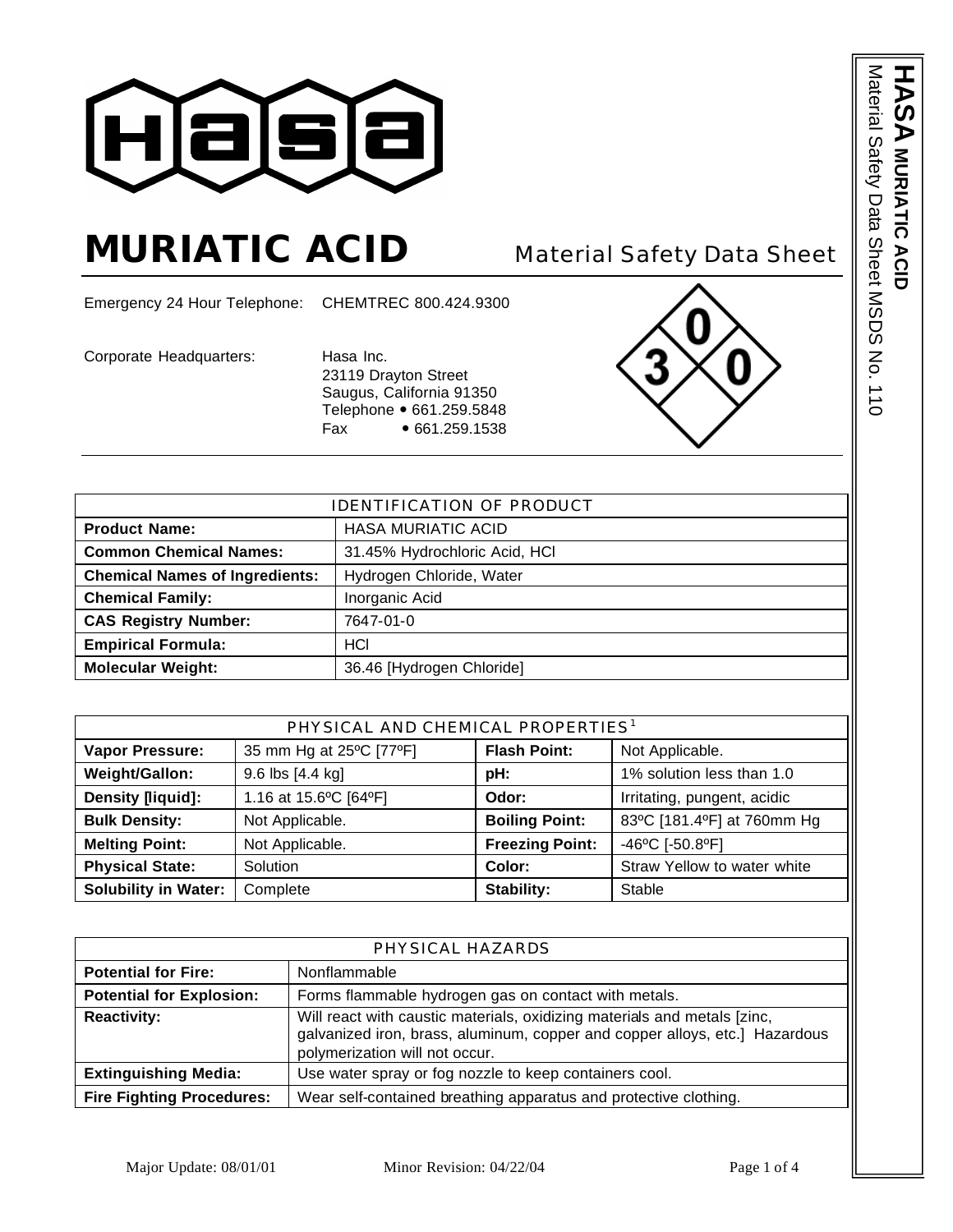| <b>HEALTH HAZARDS</b>                             |                                                                                       |                                                                 |
|---------------------------------------------------|---------------------------------------------------------------------------------------|-----------------------------------------------------------------|
|                                                   | <b>Signs and Symptoms of Exposure:</b><br>Eyes and skin burns. Not a skin sensitizer. |                                                                 |
| <b>Medical Conditions Aggravated by Exposure:</b> |                                                                                       | No data available.                                              |
| Oral [ingestion] LD <sub>50</sub> :               |                                                                                       | 900 mg/kg <sup>2</sup> [rat]                                    |
| Dermal [skin absorption] LD <sub>50</sub> :       |                                                                                       | No data available.                                              |
| Inhalation [breathing] LC <sub>50</sub> :         |                                                                                       | 3124 ppm $[1 \text{ hour}, \text{ rat}]^3$                      |
| Eye Irritation:                                   |                                                                                       | Corrosive. Will burn eyes on contact. <sup>4</sup>              |
| <b>Skin Irritation:</b>                           |                                                                                       | Corrosive. Not considered to be a skin sensitizer. <sup>5</sup> |
| <b>OSHA PEL:</b>                                  |                                                                                       | 5 ppm [ceiling] <sup>6</sup>                                    |
| <b>ACGIH TLV/TWA:</b>                             |                                                                                       | 5 ppm [as $HCI$ ] <sup><math>'</math></sup>                     |
|                                                   |                                                                                       |                                                                 |
|                                                   |                                                                                       |                                                                 |
|                                                   | POTENTIAL ROUTE [S] OF ENTRY                                                          |                                                                 |
| <b>Inhalation [Breathing]:</b>                    | Inhalation of fumes.                                                                  |                                                                 |
| Dermal [Skin]:                                    | Liquid contact.                                                                       |                                                                 |

| POTENTIAL ROUTE [S] OF ENTRY   |                              |
|--------------------------------|------------------------------|
| <b>Inhalation [Breathing]:</b> | Inhalation of fumes.         |
| Dermal [Skin]:                 | Liquid contact.              |
| Eyes:                          | Fumes and/or liquid contact. |
| Ingestion:                     | Swallowing of liquid.        |

| AQUATIC AND ENVIRONMENTAL TOXICITY                                            |                                  |  |
|-------------------------------------------------------------------------------|----------------------------------|--|
| <b>96-hour LC<sub>50</sub></b> [Mosquito Fish]: $\vert$ 282 mg/l <sup>o</sup> |                                  |  |
| 96-hour $LC_{50}$ [Blue Gill]:                                                | 100% pH lowered to $3.6^{\circ}$ |  |

| CARCINOGENIC [CANCER POTENTIAL] INFORMATION                                                               |  |
|-----------------------------------------------------------------------------------------------------------|--|
| No evidence of bone, lung, or nasal tumors found in rats chronically exposed to HCl vapors. <sup>10</sup> |  |
| National Toxicological Program [NTP] Sixth Annual Report on Carcinogens:                                  |  |
| International Agency for Research on Cancer [IARC] Monographs, V. 1-53, Supps. 1-8:                       |  |
| Listed by Federal OSHA as Carcinogens:                                                                    |  |
| Safe Drinking Water and Toxic Enforcement Act of 1986 [Proposition 65, California only]:                  |  |

### GENERAL PRECAUTIONS FOR SAFE USE AND HANDLING

Store in a cool, dry place. Do not mix with alkaline materials or metals. Keep container closed and protected against physical damage. Separate from incompatible materials in storage areas. Store separated from oxidizers. Keep containers closed when not in use. Keep out of the reach of children.

### PERSONAL PROTECTION AND HYGIENE

Wear rubber gloves and eye protection when handling. Goggles should be vapor proof. Wash hands after handling. Provide ventilation for storage and use areas. Wear impervious clothing when handling and using this product. Do not breathe vapor. Avoid contact with skin and clothing.

## CLEAN-UP OF SPILLS

Neutralize liquid with soda ash, sodium sesquicarbonate, slaked lime, or sodium bicarbonate and flush to a sanitary sewer.

**ASA** MURIATIC ACID

**MURIATIC ACID**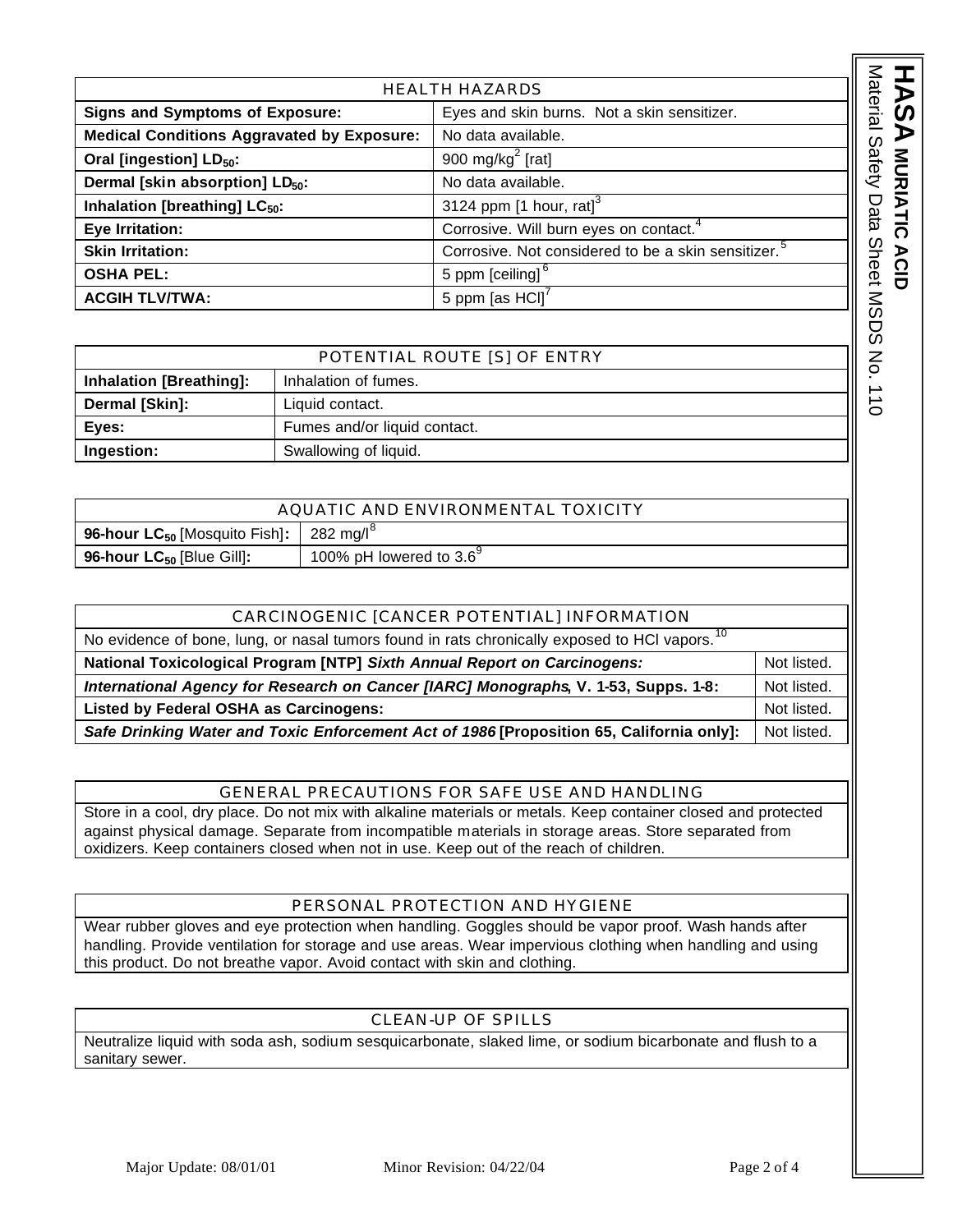|                            | <b>FIRST AID</b>                                                                                                                                          |
|----------------------------|-----------------------------------------------------------------------------------------------------------------------------------------------------------|
| <b>Eye Contact:</b>        | Flush with water. Remove contact lenses [if applicable]. Hold eyelids open. Continue<br>flushing with water for 15 minutes. Get prompt medical attention. |
| <b>Skin Contact:</b>       | Wash affected area with water for 15 minutes. Get medical attention.                                                                                      |
| Ingestion<br>[swallowing]: | 11<br>Drink large quantities of water. DO NOT induce vomiting. Call a physician or poison control<br>center immediately.                                  |
| Inhalation:                | Move to a safe area. If not breathing, give artificial respiration. Call a physician immediately.                                                         |
|                            |                                                                                                                                                           |

| FEDERAL/STATE LISTS/REGISTRATION/S/REPORTING REQUIREMENTS |                                                                    |  |
|-----------------------------------------------------------|--------------------------------------------------------------------|--|
| <b>CERCLA Hazardous Substance</b>                         | RQ 5,000 lbs                                                       |  |
| [Section 1010 [4], P.L. 96-510]:                          | [1644 gallons based on HCI in solution]                            |  |
| Extremely Hazardous Substance [40 CFR 355, Appendix A]:   | Not listed.                                                        |  |
| Pesticide Product 7 U.S.C. 136 et seq.:                   | Not registered.                                                    |  |
| <b>Toxic Substance under TSCA:</b>                        | Yes                                                                |  |
| <b>Pesticide Product [various State Laws]:</b>            | Not used for pesticidal purposes.                                  |  |
| <b>Department of Agriculture:</b>                         | GRAS when used in accordance with<br>good manufacturing practices. |  |

| MATERIAL CLASSIFICATION                                          |                                           |  |
|------------------------------------------------------------------|-------------------------------------------|--|
| <b>OSHA Hazard Communication Standard, Department of Labor,</b>  | Corrosive Liquid                          |  |
| Occupational Safety and Health Division, 29 CFR 1910.1200:       |                                           |  |
| <b>Department of Transportation CFR 49 Shipping Description:</b> | Hydrochloric Acid, 8, UN 1789, P.G. II    |  |
|                                                                  | [4-1 gallon returnable bottles in plastic |  |
|                                                                  | crate add "DOT-E-6614" after "P.G. II."]  |  |
|                                                                  |                                           |  |

| <b>National Fire Protection Association NFPA 704 [1990]:</b>                 | $3-0-0$                 |
|------------------------------------------------------------------------------|-------------------------|
| BOCA National Fire Prevention Code/National Building Code [1999editions]:    | <b>Corrosive Liquid</b> |
| <b>Standard Fire Prevention Code/Standard Building Code [1997 editions]:</b> | <b>Corrosive Liquid</b> |
| Uniform Fire Code/Uniform Building Code [1997 editions]:                     | <b>Corrosive Liquid</b> |
| Uniform Fire Code Standards 79-3, Uniform Fire Code, V. II [1997 edition]:   | $3-0-0$                 |